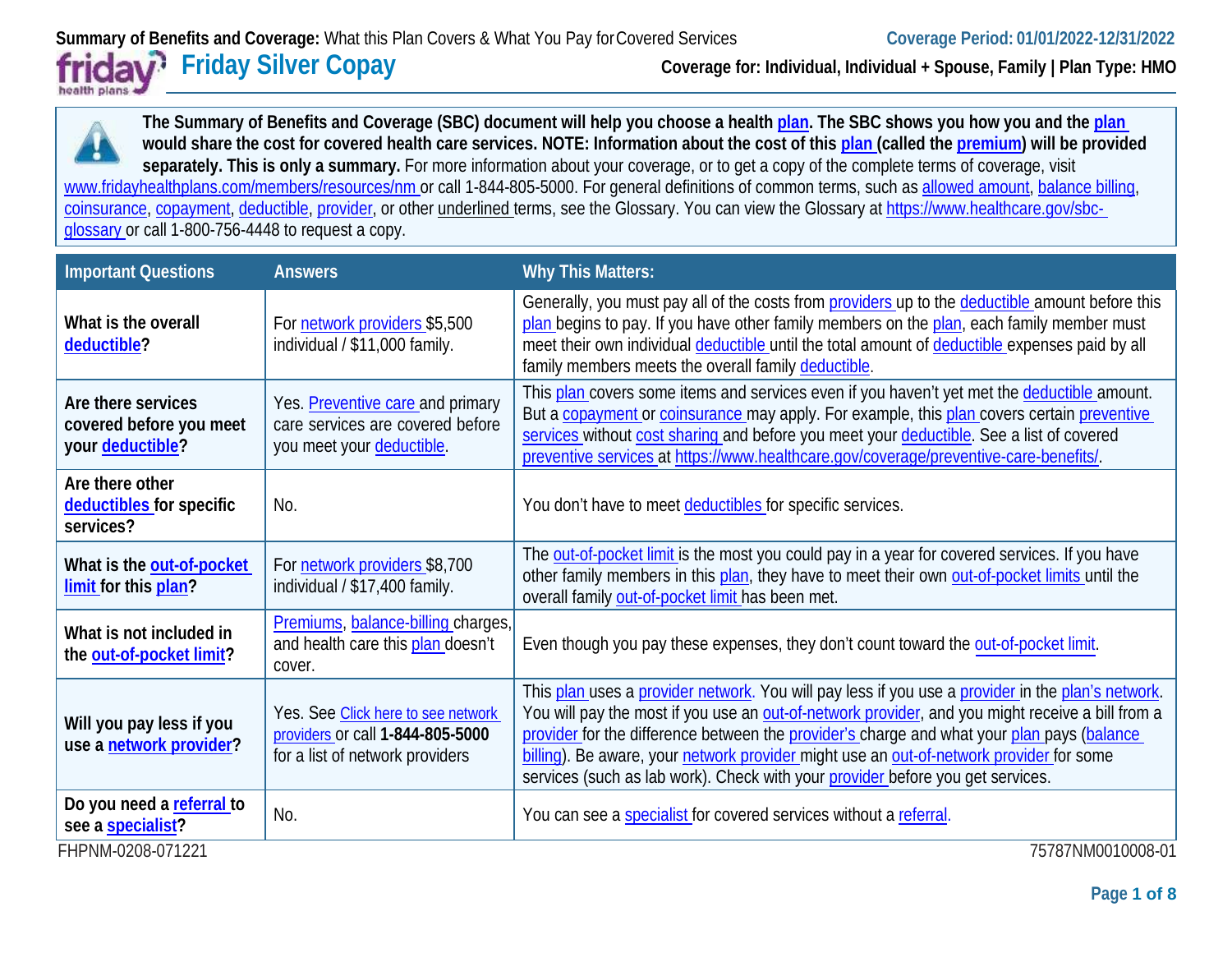All **[copayment](https://www.healthcare.gov/sbc-glossary/#copayment)** and **[coinsurance](https://www.healthcare.gov/sbc-glossary/#coinsurance)** costs shown in this chart are after your **[deductible](https://www.healthcare.gov/sbc-glossary/#deductible)** has been met, if a **[deductible](https://www.healthcare.gov/sbc-glossary/#deductible)** applies. $\mathbf{A}$ 

|                                                                                                                                             | <b>What You Will Pay</b>                            |                                                     |                                                           |                                                                                                                                                                                                                                                                                                                                                                                 |  |
|---------------------------------------------------------------------------------------------------------------------------------------------|-----------------------------------------------------|-----------------------------------------------------|-----------------------------------------------------------|---------------------------------------------------------------------------------------------------------------------------------------------------------------------------------------------------------------------------------------------------------------------------------------------------------------------------------------------------------------------------------|--|
| <b>Common Medical Event</b>                                                                                                                 | <b>Services You May Need</b>                        | <b>Network Provider</b><br>(You will pay the least) | <b>Out-of-Network Provider</b><br>(You will pay the most) | Limitations, Exceptions, & Other<br><b>Important Information</b>                                                                                                                                                                                                                                                                                                                |  |
|                                                                                                                                             | Primary care visit to treat<br>an injury or illness | No charge; deductible<br>does not apply             | Not covered                                               | Friday designated Telemedicine providers<br>are not subject to deductible and covered<br>in full.                                                                                                                                                                                                                                                                               |  |
| If you visit a health care<br>provider's office or clinic                                                                                   | <b>Specialist</b> visit                             | \$80 copay/visit; deductible<br>does not apply      | Not covered                                               | None                                                                                                                                                                                                                                                                                                                                                                            |  |
|                                                                                                                                             | Preventive care/screening/<br>immunization          | No charge; deductible<br>does not apply             | Not covered                                               | You may have to pay for services that<br>aren't preventive. Ask your provider if the<br>services needed are preventive. Then<br>check what your plan will pay for.<br>Preventive care now also includes artery<br>calcification testing for diagnosis of heart<br>disease. Preventive care now also<br>includes artery calcification testing for<br>diagnosis of heart disease. |  |
|                                                                                                                                             | Diagnostic test x-ray                               | \$100 copay/visit;<br>deductible does not apply     | Not covered                                               | There is no charge for testing and delivery<br>of healthcare services related to COVID-                                                                                                                                                                                                                                                                                         |  |
| If you have a test                                                                                                                          | Diagnostic test blood work                          | 30% coinsurance after<br>deductible                 | Not covered                                               | 19.<br>Preauthorization is not required for                                                                                                                                                                                                                                                                                                                                     |  |
|                                                                                                                                             | Imaging (CT/PET scans,<br>MRI <sub>S</sub> )        | 30% coinsurance after<br>deductible                 | Not covered                                               | gynecological or obstetrical diagnostic<br>ultrasounds                                                                                                                                                                                                                                                                                                                          |  |
| If you need drugs to<br>treat your illness or<br>condition<br>More information<br>about<br>prescription<br>drug<br>coverage is available at | Generic drugs (Tier 1)                              | Up to \$30 copay;<br>deductible does not apply      | Not covered                                               | Applies to formulary preferred generic only,<br>deductible waived. Certain prescription drugs<br>for preventive care, the treatment of mental<br>illness, behavioral health, or substance abuse<br>disorders will be covered at No Charge to you.<br>See your plan's covered drug list for details.                                                                             |  |
| https://caprx.adaptiverx.co<br>m/webSearch/index?key=<br>8F02B26A288102C27BA                                                                | Preferred brand drugs<br>(Tier 3)                   | Up to \$80 copay;<br>deductible does not apply      | Not covered                                               | Applies to <b>formulary</b> preferred brand only.<br>Insulin will not exceed \$25 per prescription<br>for a 30-day supply                                                                                                                                                                                                                                                       |  |
| C82D14C006C6FC54D48<br>0F80409B68E5FAE0FB47<br>E8C029                                                                                       | Non-preferred drugs (Tier<br>2 & 4)                 | Up to \$150 copay;<br>deductible does not apply     | Not covered                                               | Applies to formulary non-preferred brand,<br>non-preferred generic and non-preferred<br>specialty.                                                                                                                                                                                                                                                                              |  |

\* For more information about limitations and exceptions, see the [plan o](https://www.healthcare.gov/sbc-glossary/#plan)r policy document at www.fridayhealthplans.com/members/resources/nm. **Page 2 of 8**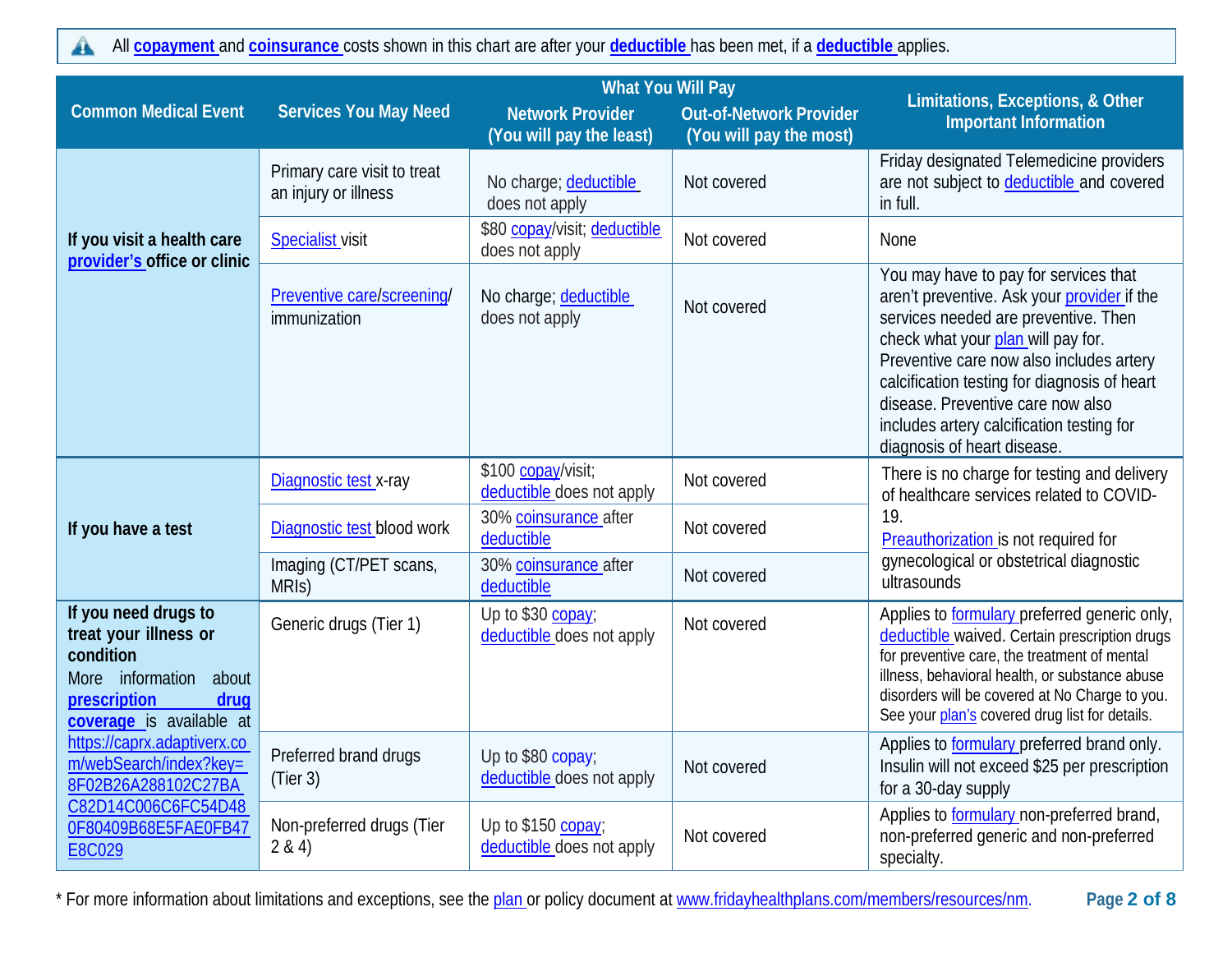|                                            | <b>What You Will Pay</b>                          |                                                     |                                                           |                                                                                                                                                                                                                                            |  |
|--------------------------------------------|---------------------------------------------------|-----------------------------------------------------|-----------------------------------------------------------|--------------------------------------------------------------------------------------------------------------------------------------------------------------------------------------------------------------------------------------------|--|
| <b>Common Medical Event</b>                | <b>Services You May Need</b>                      | <b>Network Provider</b><br>(You will pay the least) | <b>Out-of-Network Provider</b><br>(You will pay the most) | Limitations, Exceptions, & Other<br><b>Important Information</b>                                                                                                                                                                           |  |
|                                            | <b>Specialty drugs (Tier 5)</b>                   | Up to \$425 copay;<br>deductible does not<br>apply  | Not covered                                               | Applies to <b>formulary</b> specialty only. Some<br>specialty medications are available in<br>other tiers. Not all Specialty drugs are<br>covered, and preauthorization may be<br>required. See your policy documents for<br>more details. |  |
| If you have outpatient<br>surgery          | Facility fee (e.g.,<br>ambulatory surgery center) | 30% coinsurance after<br>deductible                 | Not covered                                               | Preauthorization may be required. If you<br>don't get preauthorization, it may result in<br>denial of coverage. See your policy                                                                                                            |  |
|                                            | Physician/surgeon fees                            | 30% coinsurance after<br>deductible                 | Not covered                                               | documents* for details.                                                                                                                                                                                                                    |  |
|                                            | <b>Emergency room care</b>                        | 30% coinsurance after<br>deductible                 | 30% coinsurance after<br>deductible                       | You pay the same as In-network if it is an<br>emergency as defined in your plan.                                                                                                                                                           |  |
| If you need immediate<br>medical attention | <b>Emergency medical</b><br>transportation        | 30% coinsurance after<br>deductible                 | 30% coinsurance after<br>deductible                       | Balance billing is not allowed for out-of-<br>network care                                                                                                                                                                                 |  |
|                                            | <b>Urgent care</b>                                | \$100 copay/visit;<br>deductible does not apply     | \$100 copay/visit;<br>deductible does not apply           | Deductible waived.                                                                                                                                                                                                                         |  |
| If you have a hospital                     | Facility fee (e.g., hospital<br>room)             | 30% coinsurance after<br>deductible                 | Not covered                                               | Failure to obtain preauthorization for any<br>service that requires preauthorization may                                                                                                                                                   |  |
| stay                                       | Physician/surgeon fees                            | 30% coinsurance after<br>deductible                 | Not covered                                               | result in denial of benefits. See your policy<br>documents for more details.                                                                                                                                                               |  |
| If you need mental<br>health, behavioral   | <b>Outpatient services</b>                        | No charge; deductible<br>does not apply             | Not covered                                               | Failure to obtain preauthorization for any<br>service that requires preauthorization may                                                                                                                                                   |  |
| health, or substance<br>abuse services     | Inpatient services                                | No charge; deductible<br>does not apply             | Not covered                                               | result in denial of benefits. See your policy<br>documents for more details.                                                                                                                                                               |  |
|                                            | Office visits                                     | \$80 copay/visit; deductible<br>does not apply      | Not covered                                               | Cost sharing does not apply for preventive                                                                                                                                                                                                 |  |
| If you are pregnant                        | Childbirth/delivery<br>professional services      | 30% coinsurance after<br>deductible                 | Not covered                                               | services. For non-preventative services a<br>coinsurance may apply. Maternity care<br>may include tests and services described                                                                                                             |  |
|                                            | Childbirth/delivery facility<br>services          | 30% coinsurance after<br>deductible                 | Not covered                                               | elsewhere in the SBC (i.e., ultrasound).                                                                                                                                                                                                   |  |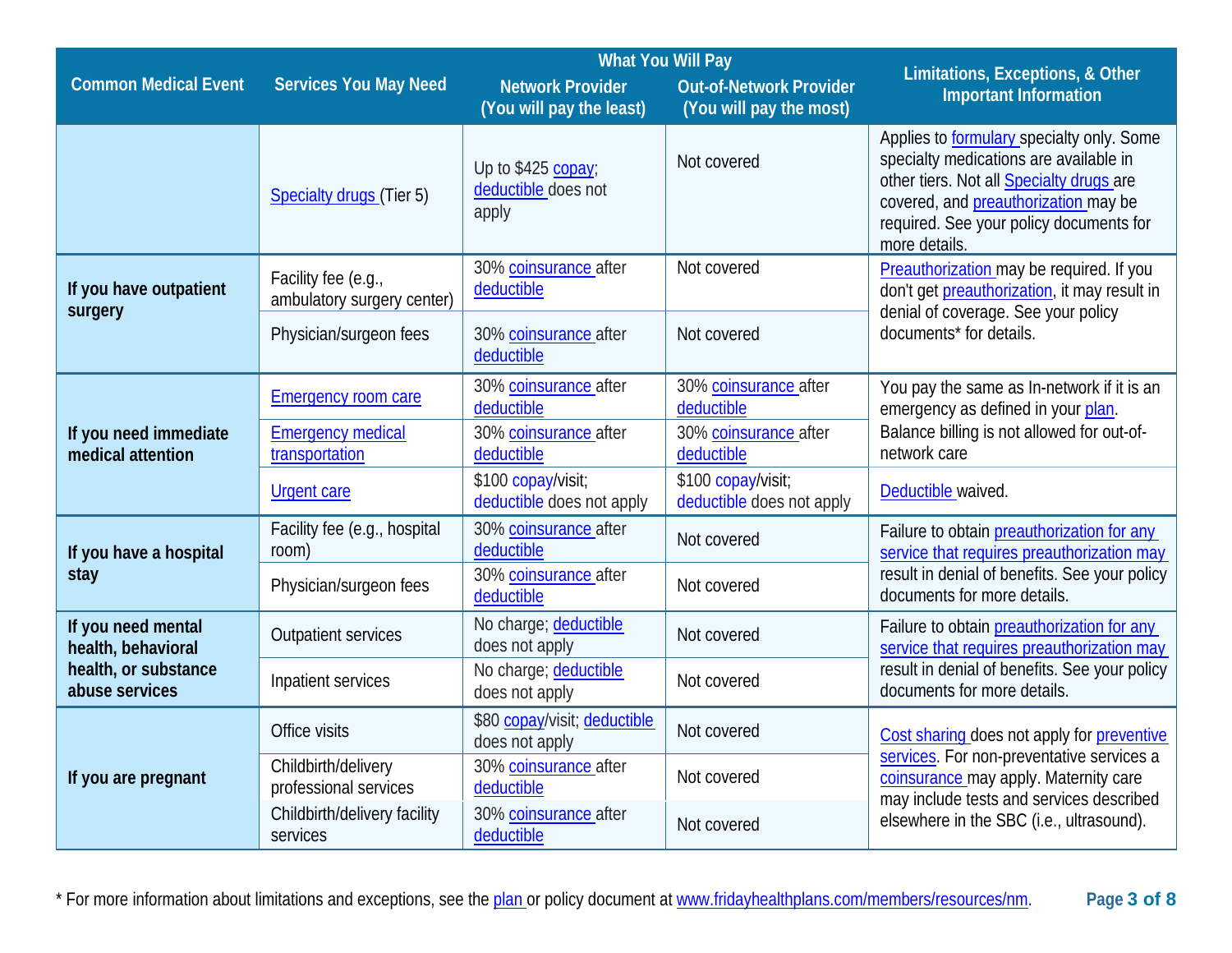|                                       | <b>What You Will Pay</b>            |                                                     |                                                           |                                                                                                                                                                                                                                                                                                                                                                |
|---------------------------------------|-------------------------------------|-----------------------------------------------------|-----------------------------------------------------------|----------------------------------------------------------------------------------------------------------------------------------------------------------------------------------------------------------------------------------------------------------------------------------------------------------------------------------------------------------------|
| <b>Common Medical Event</b>           | <b>Services You May Need</b>        | <b>Network Provider</b><br>(You will pay the least) | <b>Out-of-Network Provider</b><br>(You will pay the most) | Limitations, Exceptions, & Other<br><b>Important Information</b>                                                                                                                                                                                                                                                                                               |
|                                       | Home health care                    | 30% coinsurance after<br>deductible                 | Not covered                                               | 100 days/year. Preauthorization is<br>required. Failure to obtain<br>preauthorization for any service that<br>requires preauthorization may result in<br>denial of benefits. See your policy<br>documents for more details.                                                                                                                                    |
| If you need help recovering           | <b>Rehabilitation services</b>      | No charge; deductible<br>does not apply             | Not covered                                               | Failure to obtain preauthorization for<br>any service that requires<br>preauthorization may result in denial of<br>benefits. See your policy documents for<br>more details.                                                                                                                                                                                    |
| or have other special health<br>needs | <b>Habilitation services</b>        | No charge; deductible<br>does not apply             | Not covered                                               | Provider must determine in advance that<br>rehabilitation services can be expected to<br>result in significant improvement in your<br>condition.<br>These services may include physical and<br>occupational therapy, speech-language<br>pathology, and other services for people<br>with disabilities in a variety of inpatient<br>and/or outpatient settings. |
|                                       | Skilled nursing care                | 30% coinsurance after<br>deductible                 | Not covered                                               | 60 days/year. Failure to obtain<br>preauthorization for any service that<br>requires preauthorization may result in<br>denial of benefits. See your policy<br>documents for more details.                                                                                                                                                                      |
|                                       | <b>Durable medical</b><br>equipment | 30% coinsurance after<br>deductible                 | Not covered                                               | Preauthorization may be required. See<br>your policy documents for more details.                                                                                                                                                                                                                                                                               |
|                                       | <b>Hospice services</b>             | 30% coinsurance after<br>deductible                 | Not covered                                               | Benefits for Inpatient and in-home<br>Hospice services are covered if you are<br>terminally ill.                                                                                                                                                                                                                                                               |
|                                       | Children's eye exam                 | No charge                                           | Not covered                                               | Coverage limited to one exam/year and<br>one refraction exam/year.                                                                                                                                                                                                                                                                                             |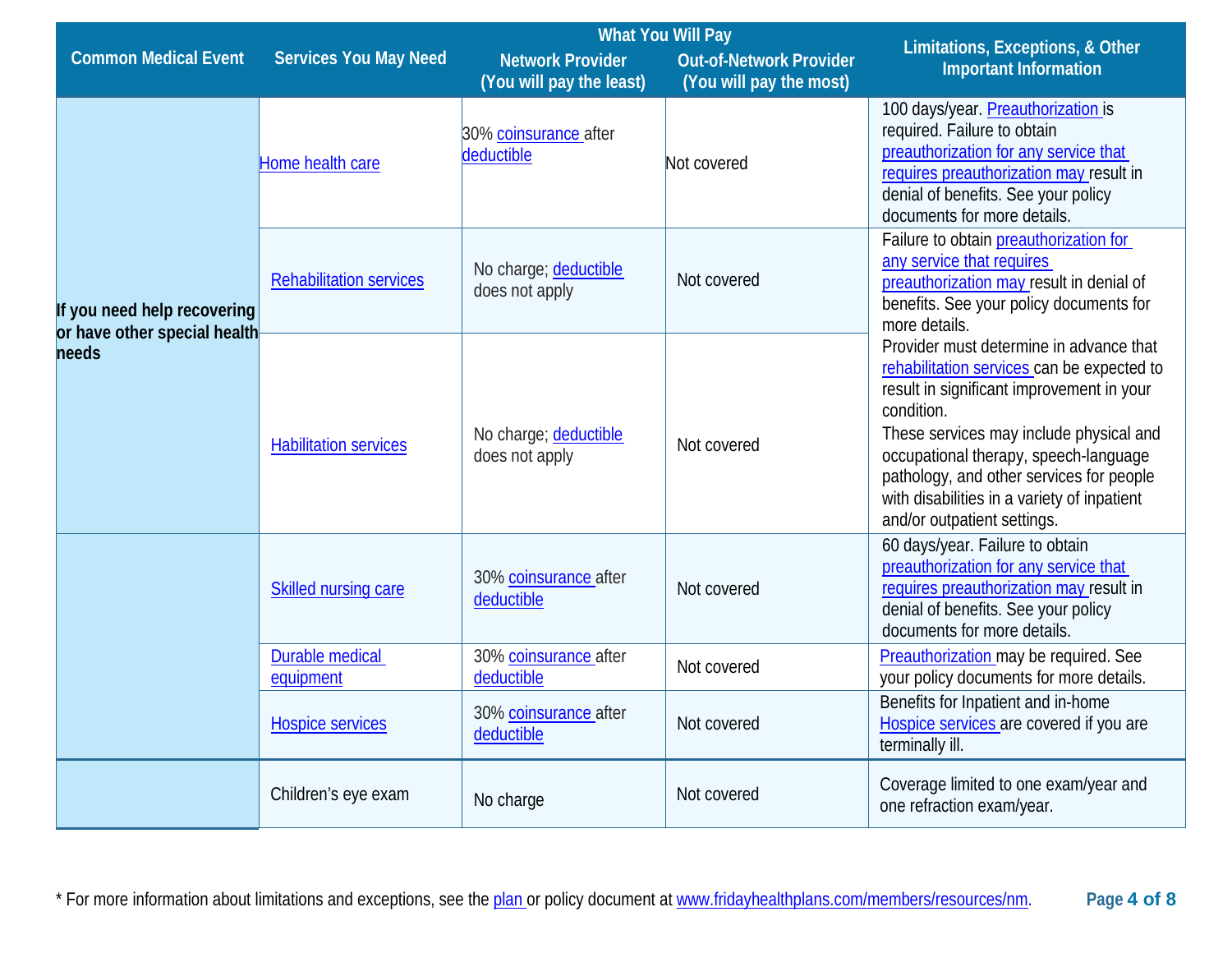|                                           |                              | <b>What You Will Pay</b>                            |                                                           | Limitations, Exceptions, & Other                                                                                                  |
|-------------------------------------------|------------------------------|-----------------------------------------------------|-----------------------------------------------------------|-----------------------------------------------------------------------------------------------------------------------------------|
| <b>Common Medical Event</b>               | <b>Services You May Need</b> | <b>Network Provider</b><br>(You will pay the least) | <b>Out-of-Network Provider</b><br>(You will pay the most) | <b>Important Information</b>                                                                                                      |
| If your child needs dental or<br>eye care | Children's glasses           | No charge                                           | Not covered                                               | Covers one (1) pair of lenses/year when a<br>prescription change is determined<br>Medically Necessary; One (1) pair of<br>frames. |
|                                           | Children's dental check-up   | Not covered                                         | Not covered                                               | Pediatric dental coverage can be<br>purchased separately as a stand-alone<br>policy.                                              |

### **Excluded Services & Other Covered Services:**

| Services Your Plan Generally Does NOT Cover (Check your policy or plan document for more information and a list of any other excluded services.)                                                                 |                                                                                                                  |                                                                                                                    |  |  |
|------------------------------------------------------------------------------------------------------------------------------------------------------------------------------------------------------------------|------------------------------------------------------------------------------------------------------------------|--------------------------------------------------------------------------------------------------------------------|--|--|
| Cosmetic surgery<br>$\bullet$                                                                                                                                                                                    | Dental care (Adult)<br>$\bullet$                                                                                 | Routine foot care (Unless you are diabetic)                                                                        |  |  |
|                                                                                                                                                                                                                  | Long-term care<br>$\bullet$                                                                                      |                                                                                                                    |  |  |
|                                                                                                                                                                                                                  | Non-emergency care when traveling<br>outside the U.S.                                                            |                                                                                                                    |  |  |
| Other Covered Services (Limitations may apply to these services. This isn't a complete list. Please see your plan document.)                                                                                     |                                                                                                                  |                                                                                                                    |  |  |
| Abortion (Except in cases of rape,<br>$\bullet$<br>incest or when the life of the<br>mother is endangered)<br>Acupuncture (20 visits/year unless<br>habilitative and rehabilitative)<br><b>Bariatric surgery</b> | Chiropractic care (20 visits/year unless<br>$\bullet$<br>habilitative and rehabilitative)<br><b>Hearing Aids</b> | Infertility treatment<br>Private-duty nursing<br>Routine eye care (Adult) (1 exam per year)<br>Weight loss program |  |  |

Your Rights to Continue Coverage: There are agencies that can help if you want to continue your coverage after it ends. The contact information for those agencies is: Office of the Superintendent of Insurance (OSI) at 1-855-427-5674. Other coverage options may be available to you, too, including buying individual insurance coverage through the [Health Insurance](https://www.healthcare.gov/sbc-glossary/#health-insurance) [Marketplace. F](https://www.healthcare.gov/sbc-glossary/#marketplace)or more information about the [Marketplace, v](https://www.healthcare.gov/sbc-glossary/#marketplace)isit [www.HealthCare.gov](http://www.healthcare.gov/) or call 1-800-318-2596.

Your Grievance and Appeals Rights: There are agencies that can help if you have a complaint against you[r plan](https://www.healthcare.gov/sbc-glossary/#plan) for a denial of a [claim. T](https://www.healthcare.gov/sbc-glossary/#claim)his complaint is called a [grievance](https://www.healthcare.gov/sbc-glossary/#grievance) or [appeal. F](https://www.healthcare.gov/sbc-glossary/#appeal)or more information about your rights, look at the explanation of benefits you will receive for that medica[l claim. Y](https://www.healthcare.gov/sbc-glossary/#claim)our [plan](https://www.healthcare.gov/sbc-glossary/#plan) documents also provide complete information on how to submit a [claim,](https://www.healthcare.gov/sbc-glossary/#claim) [appeal, o](https://www.healthcare.gov/sbc-glossary/#appeal)r a [grievance fo](https://www.healthcare.gov/sbc-glossary/#grievance)r any reason to your [plan. F](https://www.healthcare.gov/sbc-glossary/#plan)or more information about your rights, this notice or assistance contact Friday Health Plans, **1-844-805-5000.** You may also contact the Office of the Superintendent of Insurance at 1-855-427-5674.

\* For more information about limitations and exceptions, see the [plan o](https://www.healthcare.gov/sbc-glossary/#plan)r policy document at www.fridayhealthplans.com/members/resources/nm. **Page 5 of 8**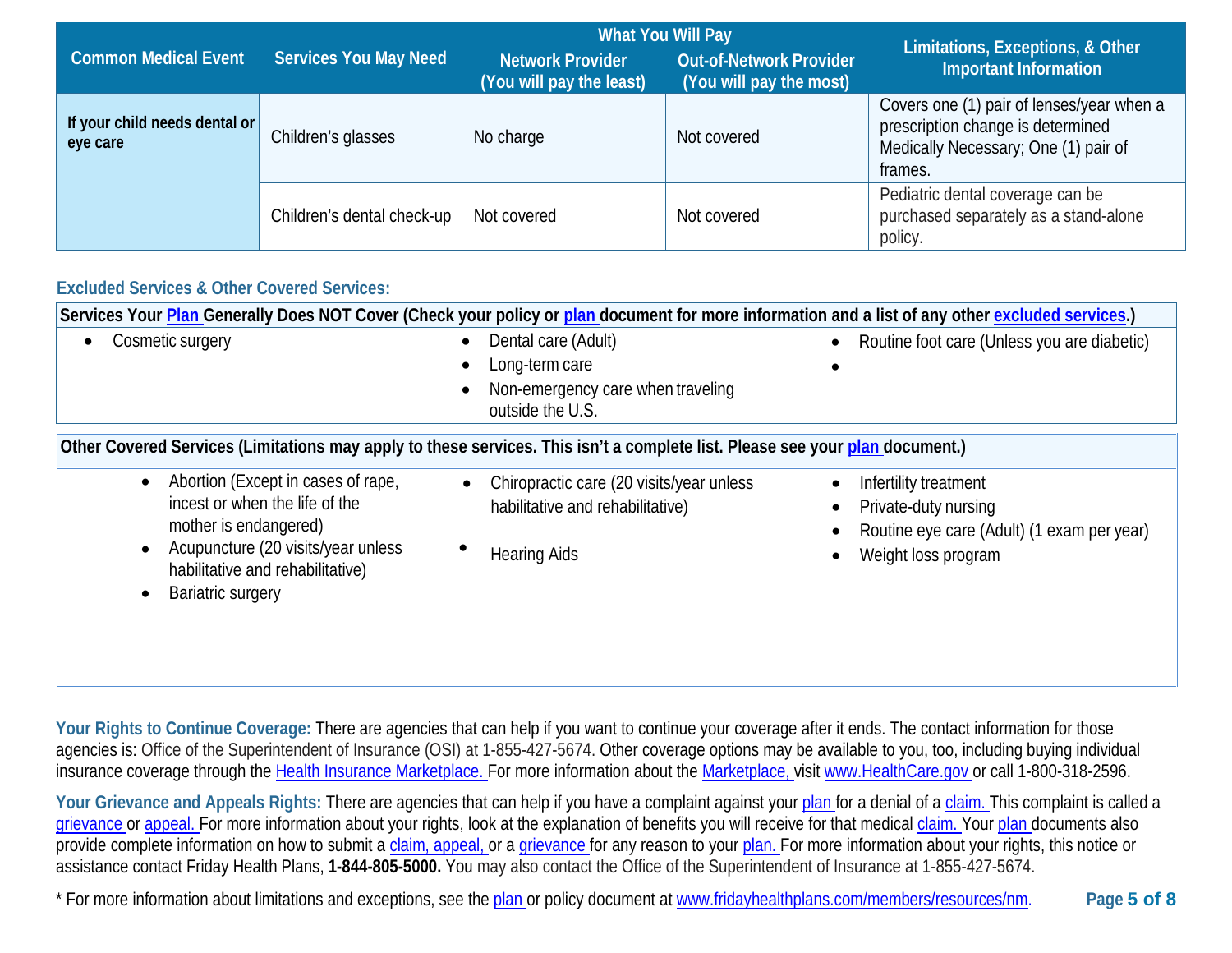**Does this plan provide Minimum Essential Coverage? Yes.**

[Minimum Essential Coverage g](https://www.healthcare.gov/sbc-glossary/#minimum-essential-coverage)enerally includes [plans,](https://www.healthcare.gov/sbc-glossary/#plan) [health insurance a](https://www.healthcare.gov/sbc-glossary/#health-insurance)vailable through the [Marketplace o](https://www.healthcare.gov/sbc-glossary/#marketplace)r other individual market policies, Medicare, Medicaid, CHIP, TRICARE, and certain other coverage. If you are eligible for certain types of [Minimum Essential Coverage,](https://www.healthcare.gov/sbc-glossary/#minimum-essential-coverage) you may not be eligible for the [premium tax credit.](https://www.healthcare.gov/sbc-glossary/#premium-tax-credits)

**Does this plan meet the Minimum Value Standards? Yes.**

If your [plan d](https://www.healthcare.gov/sbc-glossary/#plan)oesn't meet the [Minimum Value Standards,](https://www.healthcare.gov/sbc-glossary/#minimum-value-standard) you may be eligible for a [premium tax credit t](https://www.healthcare.gov/sbc-glossary/#premium-tax-credits)o help you pay for a [plan th](https://www.healthcare.gov/sbc-glossary/#plan)rough the [Marketplace.](https://www.healthcare.gov/sbc-glossary/#marketplace)

### **Language Access Services:**

Spanish (Español): Para obtener asistencia en Español, llame al 1-844-805-5000. Tagalog (Tagalog): Kung kailangan ninyo ang tulong sa Tagalog tumawag sa 1-844-805-5000. Chinese (中文): 如果需要中文的帮助, 请拨打这个号码 1-844-805-5000.

Navajo (Dine): Dinek'ehgo shika at'ohwol ninisingo, kwiijigo holne' 1-844-805-5000.

PRA Disclosure Statement: According to the Paperwork Reduction Act of 1995, no persons are required to respond to a collection of information unless it displays a valid OMB control number. The valid OMB control number for this information collection is **0938-1146**. The time required to complete this information collection is estimated to average **0.08** hours per response, including the time to review instructions, search existing data resources, gather the data needed, and complete and review the information collection. If you have comments concerning the accuracy of the time estimate(s) or suggestions for improving this form, please write to: CMS, 7500 Security Boulevard, Attn: PRA Reports Clearance Officer, Mail Stop C4-26-05, Baltimore, Maryland 21244-1850.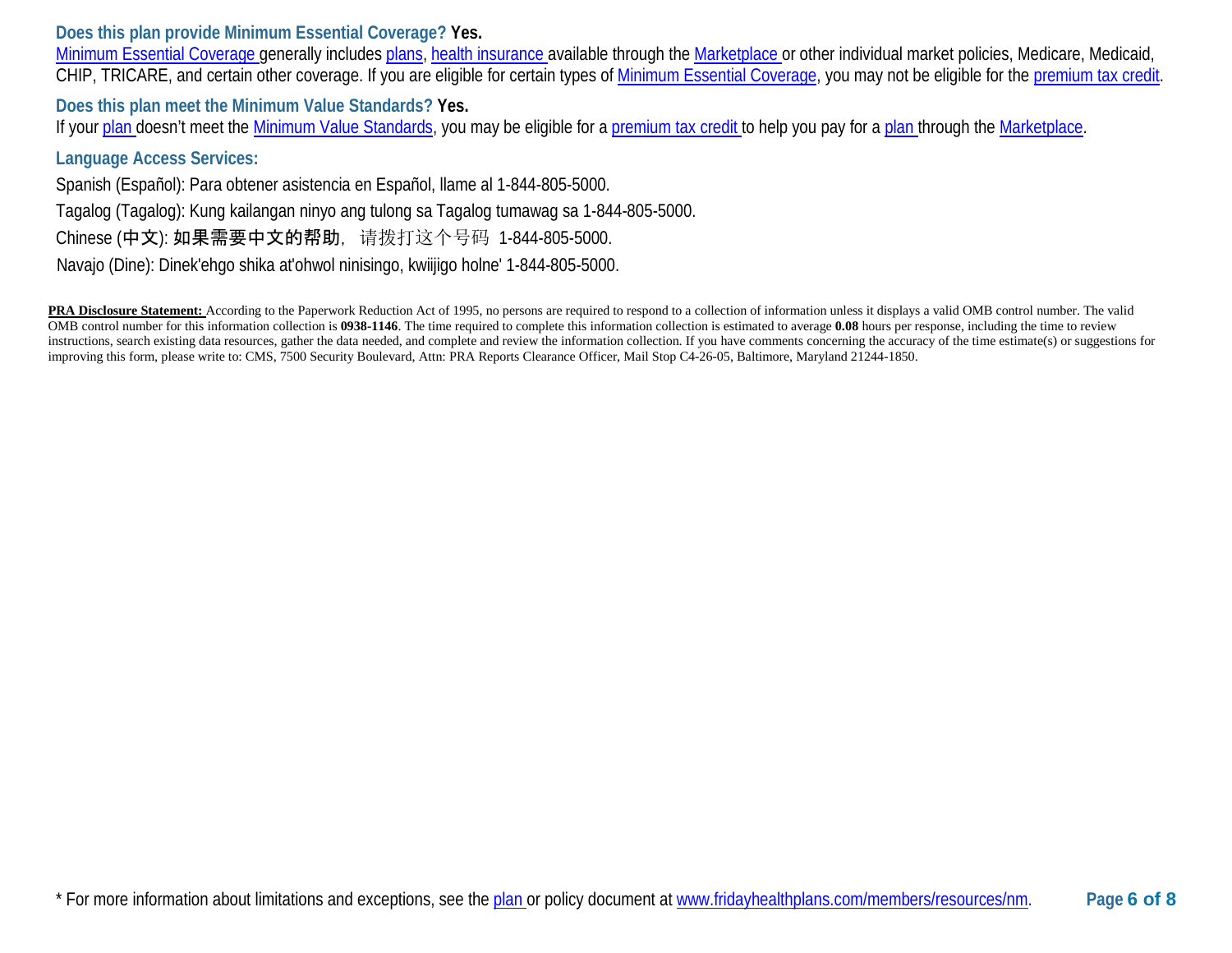### *To see examples of how this [plan m](https://www.healthcare.gov/sbc-glossary/#plan)ight cover costs for a sample medical situation, see the next section.*

### **About these Coverage Examples:**



**This is not a cost estimator.** Treatments shown are just examples of how this [plan m](https://www.healthcare.gov/sbc-glossary/#plan)ight cover medical care. Your actual costs will be different depending on the actual care you receive, the prices your [providers c](https://www.healthcare.gov/sbc-glossary/#provider)harge, and many other factors. Focus on the [cost-sharing a](https://www.healthcare.gov/sbc-glossary/#cost-sharing)mounts [\(deductibles,](https://www.healthcare.gov/sbc-glossary/#deductible) [copayments a](https://www.healthcare.gov/sbc-glossary/#copayment)nd [coinsurance\)](https://www.healthcare.gov/sbc-glossary/#coinsurance) and [excluded services u](https://www.healthcare.gov/sbc-glossary/#excluded-services)nder the [plan.](https://www.healthcare.gov/sbc-glossary/#plan) Use this information to compare the portion of costs you might pay under different health [plans.](https://www.healthcare.gov/sbc-glossary/#plan) Please note these coverage examples are based on self-only coverage.

## **Peg is Having a Baby**

(9 months of in-network pre-natal care and a hospital delivery)

| The plan's overall deductible     | \$5,50 |
|-----------------------------------|--------|
| Specialist copayment              | \$8    |
| ■ Hospital (facility) coinsurance | 30     |
| Other coinsurance                 | 30     |

| <b>Total Example Cost</b> | \$12,700 |
|---------------------------|----------|
|                           |          |

### **In this example, Peg would pay:**

| Cost Sharing               |         |
|----------------------------|---------|
|                            |         |
| <b>Deductibles</b>         | \$5,500 |
| Copayments                 | \$200   |
| Coinsurance                | \$2,000 |
| What isn't covered         |         |
| Limits or exclusions       | \$60    |
| The total Peg would pay is | \$7,760 |

| Managing Joe's Type 2 Diabetes                |
|-----------------------------------------------|
| (a year of routine in-network care of a well- |
| controlled condition)                         |

| The plan's overall deductible                                                                                                                                                                                                                                  | \$5,500 | The plan's overall deductible                                                                                                                                                                                                  | \$5,500 | The plan's overall deductible                                                                                                                                                                                             | \$5,500 |
|----------------------------------------------------------------------------------------------------------------------------------------------------------------------------------------------------------------------------------------------------------------|---------|--------------------------------------------------------------------------------------------------------------------------------------------------------------------------------------------------------------------------------|---------|---------------------------------------------------------------------------------------------------------------------------------------------------------------------------------------------------------------------------|---------|
| Specialist copayment                                                                                                                                                                                                                                           | \$80    | Specialist copayment                                                                                                                                                                                                           | \$80    | Specialist copayment                                                                                                                                                                                                      | \$80    |
| <b>E</b> Hospital (facility) coinsurance                                                                                                                                                                                                                       | 30%     | ■ Hospital (facility) coinsurance                                                                                                                                                                                              | 30%     | <b>E</b> Hospital (facility) coinsurance                                                                                                                                                                                  | 30%     |
| Other coinsurance                                                                                                                                                                                                                                              | 30%     | Other coinsurance                                                                                                                                                                                                              | 30%     | Other coinsurance                                                                                                                                                                                                         | 30%     |
| This EXAMPLE event includes services like:<br>Specialist office visits (prenatal care)<br>Childbirth/Delivery Professional Services<br>Childbirth/Delivery Facility Services<br>Diagnostic tests (ultrasounds and blood work)<br>Specialist visit (anesthesia) |         | This EXAMPLE event includes services like:<br>Primary care physician office visits (including<br>disease education)<br>Diagnostic tests (blood work)<br><b>Prescription drugs</b><br>Durable medical equipment (glucose meter) |         | This EXAMPLE event includes services like:<br><b>Emergency room care (including medical</b><br>supplies)<br>Diagnostic test (x-ray)<br>Durable medical equipment (crutches)<br>Rehabilitation services (physical therapy) |         |

# Total Example Cost **\$5,600**

### **In this example, Joe would pay:**

| Cost Sharing               |         |  |  |  |
|----------------------------|---------|--|--|--|
| Deductibles*               | \$900   |  |  |  |
| Copayments                 | \$1,400 |  |  |  |
| Coinsurance                | \$0     |  |  |  |
| What isn't covered         |         |  |  |  |
| Limits or exclusions       | \$20    |  |  |  |
| The total Joe would pay is | \$2,320 |  |  |  |

### **Mia's Simple Fracture**

(in-network emergency room visit and follow up care)

| The plan's overall deductible                       | \$5,500 |  |  |
|-----------------------------------------------------|---------|--|--|
| Specialist copayment                                | \$80    |  |  |
| Hospital (facility) coinsurance                     | 30%     |  |  |
| Other coinsurance                                   | 30%     |  |  |
| $\tau$ . The state of the state of the state $\tau$ |         |  |  |

#### **This EXAMPLE event includes services like:**

| <b>Total Example Cost</b> | \$2,800 |
|---------------------------|---------|
|---------------------------|---------|

### **In this example, Mia would pay:**

| Cost Sharing               |         |  |  |  |  |
|----------------------------|---------|--|--|--|--|
| Deductibles*               | \$2,000 |  |  |  |  |
| <b>Copayments</b>          | \$700   |  |  |  |  |
| Coinsurance                |         |  |  |  |  |
| What isn't covered         |         |  |  |  |  |
| Limits or exclusions       |         |  |  |  |  |
| The total Mia would pay is | \$2,700 |  |  |  |  |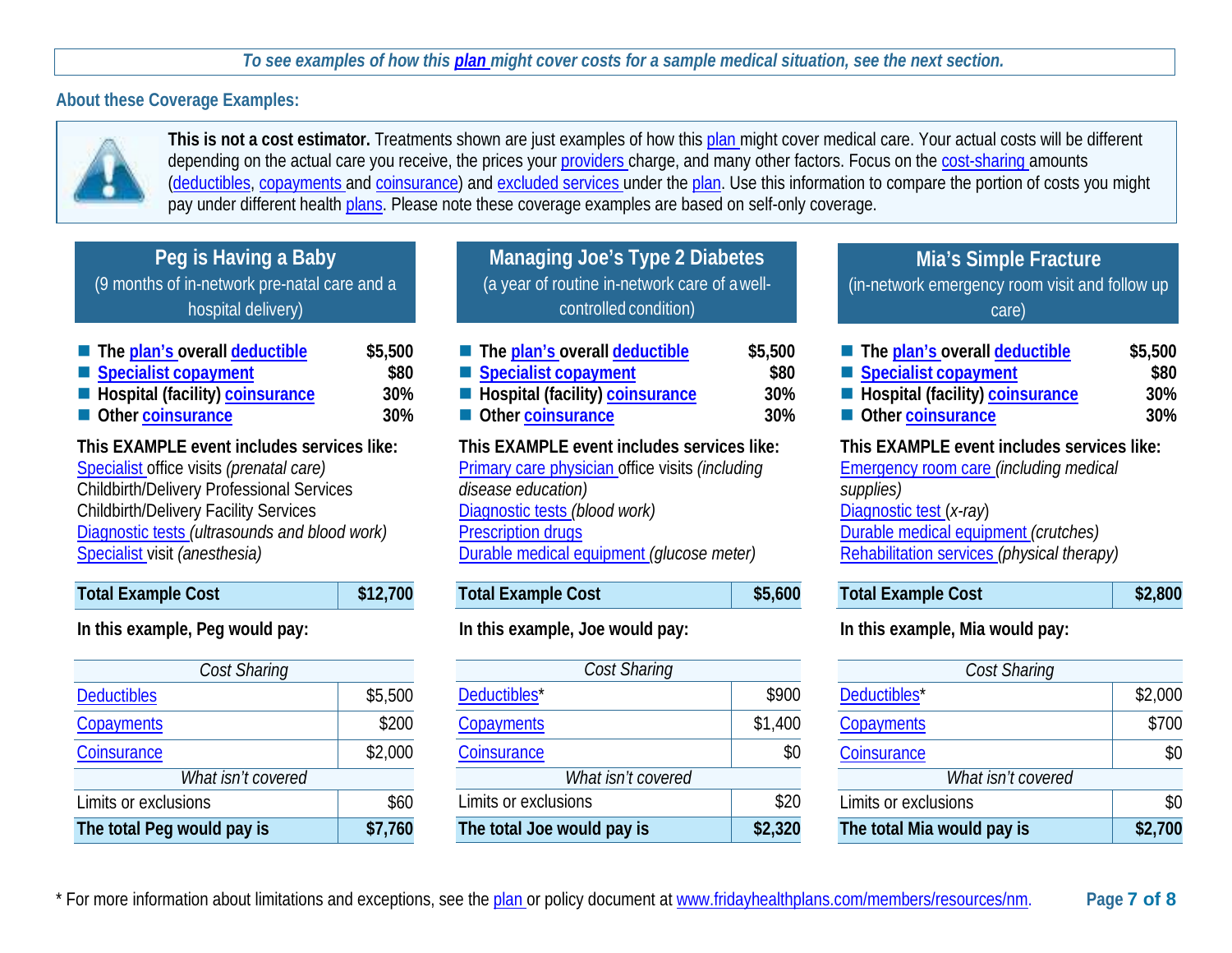The [plan w](https://www.healthcare.gov/sbc-glossary/#plan)ould be responsible for the other costs of these EXAMPLE covered services.

### **Multi-language Interpreter Services**

**Spanish:** Si usted, o alguien a quien usted está ayudando, tiene preguntas acerca de Friday Health Plans, tiene derecho a obtener ayuda e información en su idioma sin costo alguno. Para hablar con un intérprete, llame al 1-844-805-5000.

Vietnamese: Nếu quý vị, hay mườimà quý vị đang giúp đỡ, có câu hỏi về Friday Health Plans, quý vị sẽ có quyền đượ giúp và có thêm thông tin bằng ngôn ngữ của mình miễn phí. Đểnói chuyện với một thông dịch viên, xin gọi 1-844-805-5000.

Chinese: 如果您, 或您正在幫助的人, 有關於 Friday Health Plans方面的問題, 您有權利免費以您的母語得到幫助和訊息 想要跟一位翻譯員通話, 請致電 1-844-805-5000.

**Korean:** 만약 귀하 또는 귀하가 돕고 있는 어떤 사람이 Friday Health Plans 에 관해서 질문이 있다면 귀하는 그러한 도움과 정보를 귀하의 언어로 비용 부담없이 얻을 수 있는 권리가 있습니다. 그렇게 통역사와 얘기하기 위해서는 1-844-805-5000 로 전화하십시오.

**Russian:** Если у вас или лица, которому вы помогаете, имеются вопросы по поводу Friday Health Plans, то вы имеете право на бесплатное получение помощи и информации на вашем языке. Для разговора с переводчиком позвоните по телефону 1-844-805-5000.

**Amharic:** እርስዎ፣ ወይም እርስዎ የሚያግዙት ግለሰብ፣ ስለ Friday Health Plans ጥያቄ ካላችሁ፣ ያለ ምንም ክፍያ በቋንቋዎ እርዳታና መረጃ የማግኘት መብት አላችሁ። ከአስተርጓሚ ጋር ለመነጋገር፣ 1-844- 805-5000 ይደውሉ።

ـب **:Arabic** كیدلف قحلا Friday Health Plans نإ ناك كیدل وأ ىدل صخش هدعاست ةلئسأ صوصخب 1-844-805-5000 يف لوصحلا ىلع ةدعاسملا تامولعملاو ةیرورضلا كتغلب نم نود ةیا ةفلكت. ثدحتلل عم مجرتم لصتا

**German:** Falls Sie oder jemand, dem Sie helfen, Fragen zum Friday Health Plans haben, haben Sie das Recht, kostenlose Hilfe und Informationen in Ihrer Sprache zu erhalten. Um mit einem Dolmetscher zu sprechen, rufen Sie bitte die Nummer 1-844-805-5000 an.

**French:** Si vous, ou quelqu'un que vous êtes en train d'aider, a des questions à propos de Friday Health Plans, vous avez le droit d'obtenir de l'aide et l'information dans votre langue à aucun coût. Pour parler à un interprète, appelez 1-844-805-5000.

| Napali: यिद तप <b>ाई</b> ं आफ़न <b>ा ला</b> िंग आफ <b>ै</b> ं आव <b>ेदनको काम गद, व</b> ा कसलाई | न्छ Friday Health Plans बार <b>े</b> पह छन <i>्</i> भन <b>े आफन</b> ो ाषाम <b>ा</b> |                                   | क            |                   |        |        |
|-------------------------------------------------------------------------------------------------|-------------------------------------------------------------------------------------|-----------------------------------|--------------|-------------------|--------|--------|
| मददत गद हनह                                                                                     |                                                                                     |                                   | म <b>ातभ</b> |                   | िंन:शत | सहािता |
| वा जानकार पाउने ििधकार छ । दोभाषे (इन्टरप्रेटर)<br>स                                            | क रा<br>गनर                                                                         | ्परे 1-844-805-5000 मा फोन<br>गनर |              | ्ह <b>ो</b> स ः । |        |        |

Products and services are provided by or through Friday Health Plans of Colorado, Inc., an operating subsidiary of Friday Health Plans, Inc. **Page 7 of 8**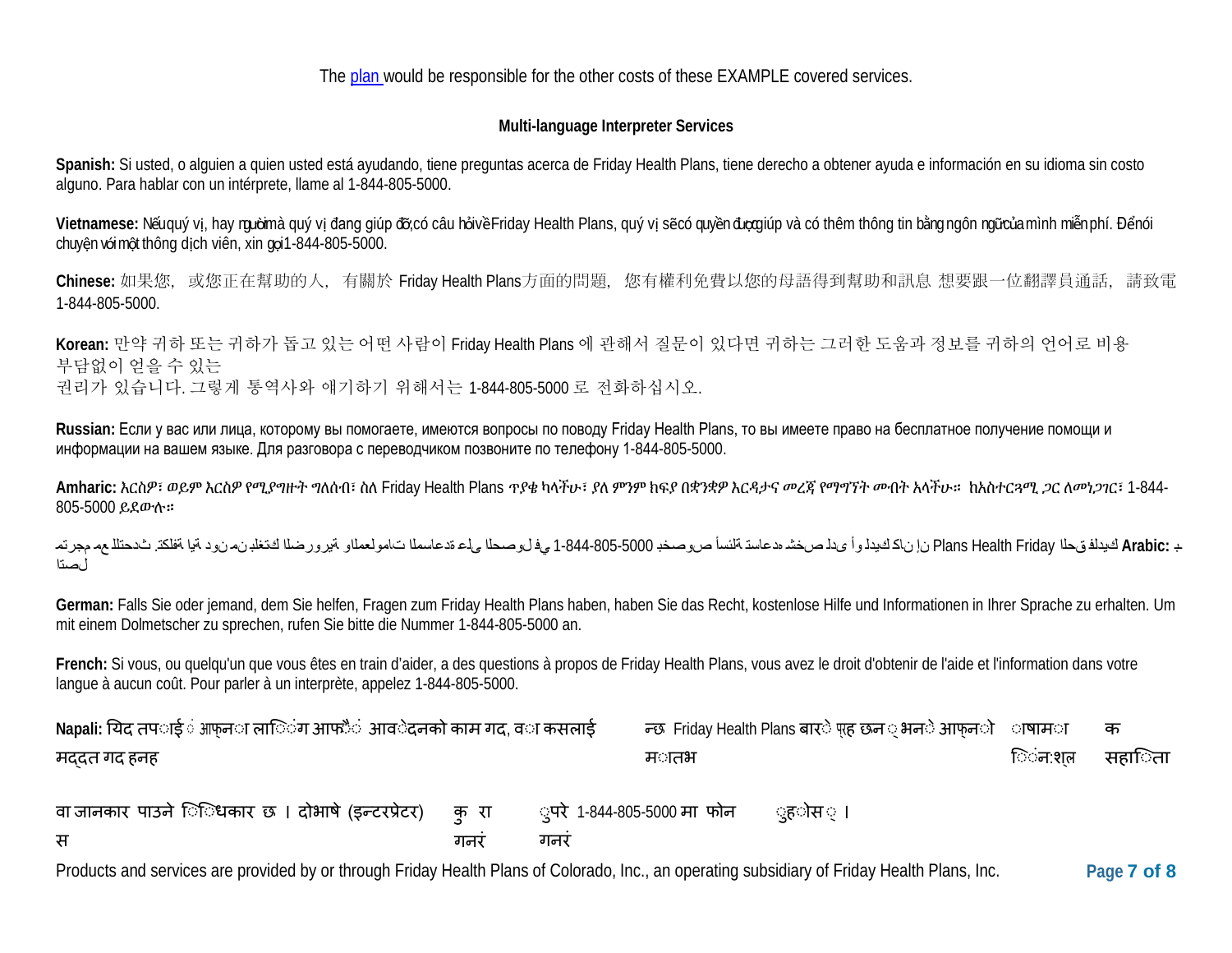**Tagalog:** Kung ikaw, o ang iyong tinutulangan, ay may mga katanungan tungkol sa Friday Health Plans, may karapatan ka na makakuha ng tulong at impormasyon sa iyong wika ng walang gastos. Upang makausap ang isang tagasalin, tumawag sa 1-844-805-5000.